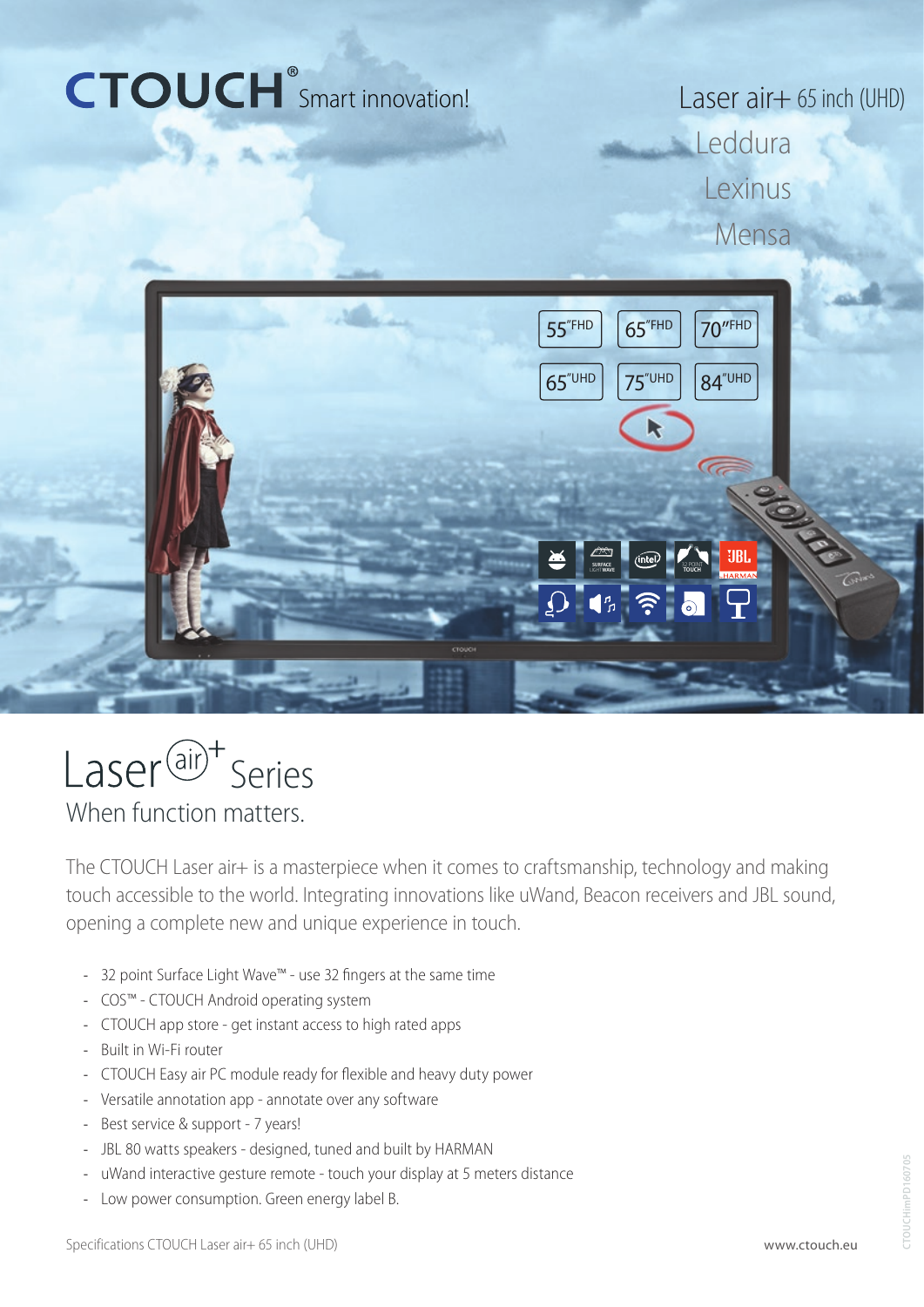# Laser  $air+ 65$  inch (UHD)

# **Make every experience great!**

The CTOUCH Laser air+ is a masterpiece when it comes to craftsmanship, technology and making touch accessible to the world. Integrating innovations like uWand and Beacon receivers, opening a complete new and unique experience in a touch world. The technology embedded in the uWand interactive gesture remote giving users fluid and accurate direct control, turning into an intuitive hybrid controller.

Joining forces with partners like JBL®, integrating sound designed, tuned and built by Harman, providing unprecedented audio. Take meetings into a new dimension. Experience the JBL Audio System, an amazing JBL designed speaker system for the CTOUCH Laser air+. The JBL Audio System lets you experience true JBL® high-quality sound for business and education presentations. You've never experienced high-output audio like this from a touchscreen display!

# **CTOUCH Home screen**

Maximize the flexiblilty in apps and programs with Android 5.0 inside. Combined with the new unique CTOUCH Home screen, every app is within instant reach. Follow meetings with a custom time keeper or annotate over everything! Flexible to adjust to your needs.

## **Providing extra arm length with uWand**

With the uWand gesture remote you are able to execute touch gestures. Only now you have the freedom of moving away from the screen and interact more with your audience!

This all comes plug and play out of the box.

### **80 watts to power your presentation**



CTOUCH Laser air+ displays include a JBL speaker system - you can expect great sound. The audio system offers 80 watts of amplification – enabling you to captivate your audience. Experience clear highs and mids, plus exceptional bass – the true JBL sound that you've come to love.

### **Up to 20 kHz frequency response**

No matter where the Laser air+ is located, the JBL audio system will deliver the full range frequency response associated with its exceptional sound.

### **Easy direct accessible connections**

2 USB inputs on the screen, provide access to instant presenting, adding or sharing documents. The top USB connection on top back side provides a direct webcam USB connection enabling to video conference instantly.

# **Multiple touch inputs- less hassle**

One of the + advantages of the CTOUCH Laser air+ displays, is the freedom to connect multiple devices without reconnecting the touch cable. CTOUCH includes 4 touch connectors. 1 automatic switch for the PC module, 1 for the Android and 2 automatic switchers for external devices. No hassle with with touch cables or switches- easy as that!

# **Smart energy saving**

The ambient light sensor automatically adjusts the displays brightness to the most convenient eye sight. The backlight mute function provides a digital curtain to manage the focus of the audiences and create extra attention on the display when needed. You even don't have to close programs, by a simple tap you're back in business. Now that's energy & money saving with the Laser air+!

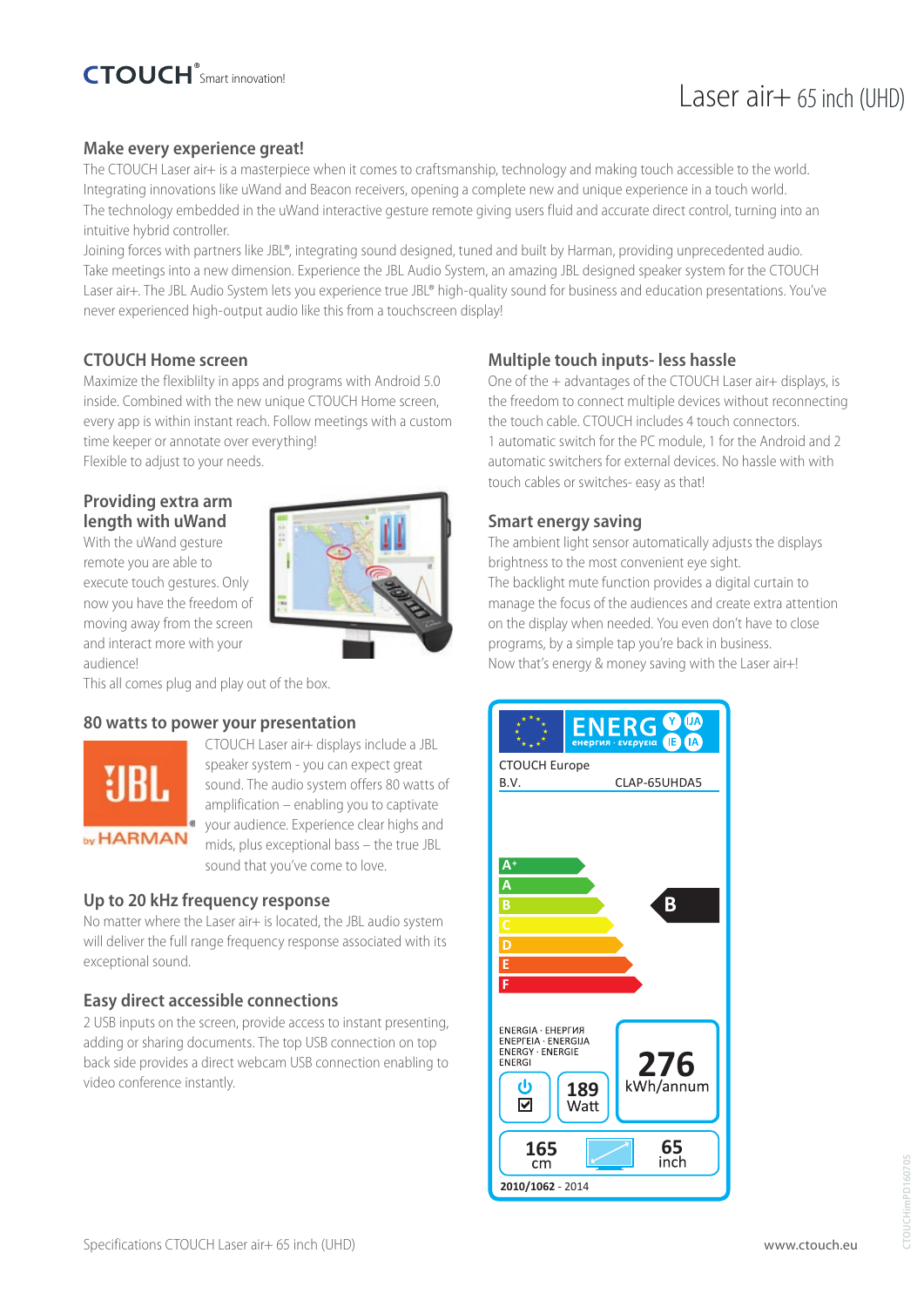

# **Product number**

• 32 Point touch - black bezel: 10051790

# **Touch system**

- Touch system: Surface Light Wave
- Touch points: 32 points
- Touch tool: Hand or other solid (soft tip) object
- Accuracy:  $\pm$  3 mm
- Read speed: 150 responses per second
- Response time: 6.6 ms
- Effective screen size (mm): 1428.48 (W) x 803.52 (H)
- Interface: USB 1.1 compatible (full speed) HID compliant, Plug & Play compatible, USB 2.0
- Supported OS: Windows, Mac and Android
- Touch driver: Not required for 20 points (under Windows and Android); 32 points need driver (under Windows)

# **Panel**

- Diagonal size: 65" (1651 mm)'
- Panel resolution: 3840 x 2160
- Recommended resolution: 3840 x 2160
- Brightness (Nits): 350 cd/m<sup>2</sup>
- Contrast ratio: 4000 : 1
- Response time: 8 ms
- Aspect ratio: 16 : 9
- Display colour: 1.07 Billion colours (10-bit)
- Pixel pitch (mm):  $0.372$  (W)  $\times$   $0.372$  (H)
- Back light unit: Direct type LED
- Anti reflective glass: Yes

# **Connectivity**

- Video input (digital): HDMI x 2, DP x 1, USB 2.0 x 1, USB 3.0 x 2
- Video input (analogue): VGA IN x 3, VGA OUT x 1, AV IN (mini jack) x 1
- Audio input: x 3
- Audio output: x 1 (SPDIF)
- USB (for touch) x 2
- uWAND sensor beacon: Yes
- Network controllable input: RS232C, LAN IN

# **Features / Convenience**

VIDEO

- PSM: Warm / Cool / Normal
- Picture mode: Dynamic / Standard / Soft / User
- Freeze function: Yes
- Backlight mute function: Yes
- Ambient light sensor (auto adjust backlight): Yes
- SOUND Designed, tuned and built by HARMAN
- Transducers: Stereo JBL 3-Way Speakers (tweeter, mid-range and woofer)
- Amplifier power: 80 watts
- frequency range: 60Hz 20kHz

#### FUNCTION

- Touch OSD: Via home button: Yes
- Languages: English
- Internal CTOUCH Easy air PC module slot: Yes
- uWAND interactive gesture remote: Yes
- HDCP compliance: 2.2

# **Dimensions and Quality approvals**

- Dimensions (mm): 1513.6 (W) x 901.6 (H) x 116 (D)
- Product weight: 52 kg
- VESA mount (mm): 400 (W) x 400 (H)
- Green approvals: RoHS compliant
- Regulatory approvals: CE
- ISO standard: ISO9001 and ISO14001
- Thickness of safety glass: 5 mm

### **Total cost of ownership**

- Service & warranty: 7 years warranty
- Power consumption nominal: 189 W
- Power consumption sleep mode: 0.5 W

# **Product accessories- Included**

- Accessoires pack: Power cable, USB cable, HDMI cable, remote, touch pen, Quick start guide
- Annotation: Yes, annotate over any software application
- Gesture recognition: Yes, refer to CTOUCH manual
- uWAND interactive gesture remote: Yes, special remote included

# **Android**

- System version: 5.0.1
- CPU: ARM Cortex A53 1.5 GB (64 Bit 4 Core)
- $\bullet$  GPU: Mali-450
- RAM: 2 GB
- ROM: 16 GB

# **Extras**

CONNECTIVITY

| • Easy air PC Module i3:      | 10052021 |
|-------------------------------|----------|
| • Easy air PC Module i5:      | 10052022 |
| • Easy air PC Module i7:      | 10052023 |
| <b>SUPPORT &amp; TRAINING</b> |          |
|                               |          |

• Support and training programs: On request SOFTWARE

- Oktopus & more on the CTOUCH software portal: On request MOUNTING
	- CTOUCH Wallom wall lift electric: 10080201
	- CTOUCH WMT mobile lift electric: 10080212
	- CTOUCH WMT tilt table electric: 10080302

# **Logistics information**

- Box size (mm): 1637 (W) x 1067 (H) x 234 (D)
- Gross weight: 61 kg
- EAN no.: 8718868301864

Laser air+ 65 inch (UHD)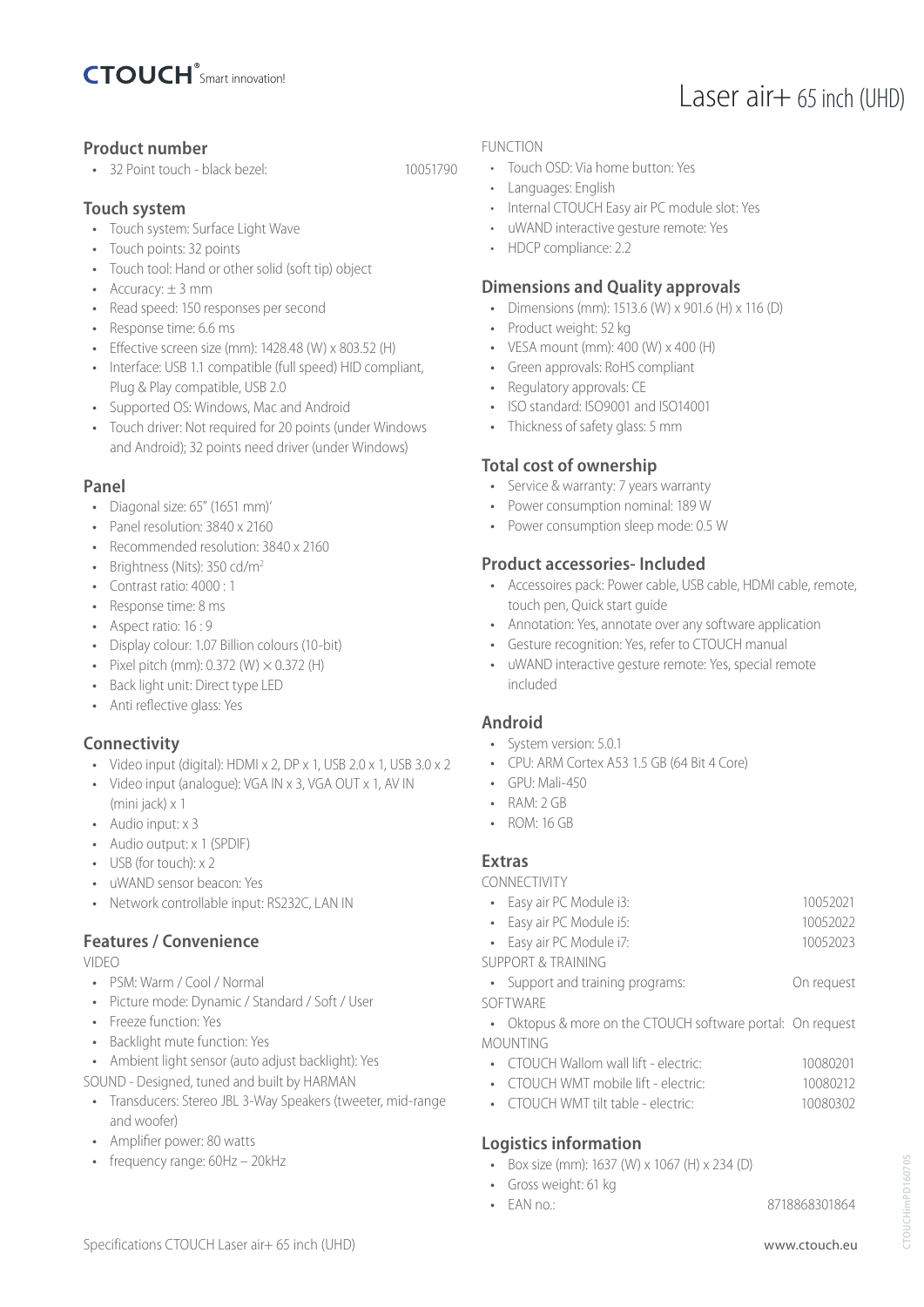

# **Viewing the control panel**



|   | USB(2.0)(for camera)                        | This port is connected to PC when current source is PC (internal Easy air PC), but is changed<br>to Android if current source is Android Launcher.<br>Note: Please open the dust cover before being used.                                                                                                                                                                                              |
|---|---------------------------------------------|--------------------------------------------------------------------------------------------------------------------------------------------------------------------------------------------------------------------------------------------------------------------------------------------------------------------------------------------------------------------------------------------------------|
| 2 | Internal PC module slot                     | Insert the CTOUCH Easy air PC module (Optional).                                                                                                                                                                                                                                                                                                                                                       |
| 3 | Power LED<br>Remote control sensor<br>Power | Red: In standby mode.<br>White: In power on mode.<br>Aim the remote control towards this spot on the CTOUCH interactive display.<br>Switch the CTOUCH interactive display power on or off.<br>Note: When the CTOUCH interactive display is turn on, press to display the navigation bar,<br>if this button is pressed about two seconds to turn off the CTOUCH and put the display in<br>standby mode. |
| 4 | ш<br>ě                                      | USB port for CTOUCH Android Launcher.                                                                                                                                                                                                                                                                                                                                                                  |
|   | PC                                          | USB for Easy air PC module.<br>Note: If no Easy air PC, the USB port has no function.                                                                                                                                                                                                                                                                                                                  |
| 6 | AC IN                                       | Plug the AC cord into this jack .(AC 100-240V 50/60Hz).                                                                                                                                                                                                                                                                                                                                                |
| 7 | Fuse                                        | 12A 250V.                                                                                                                                                                                                                                                                                                                                                                                              |
| 8 | Power Switch                                | Push to (I) to connect the power, push to (O) to cut off the power.                                                                                                                                                                                                                                                                                                                                    |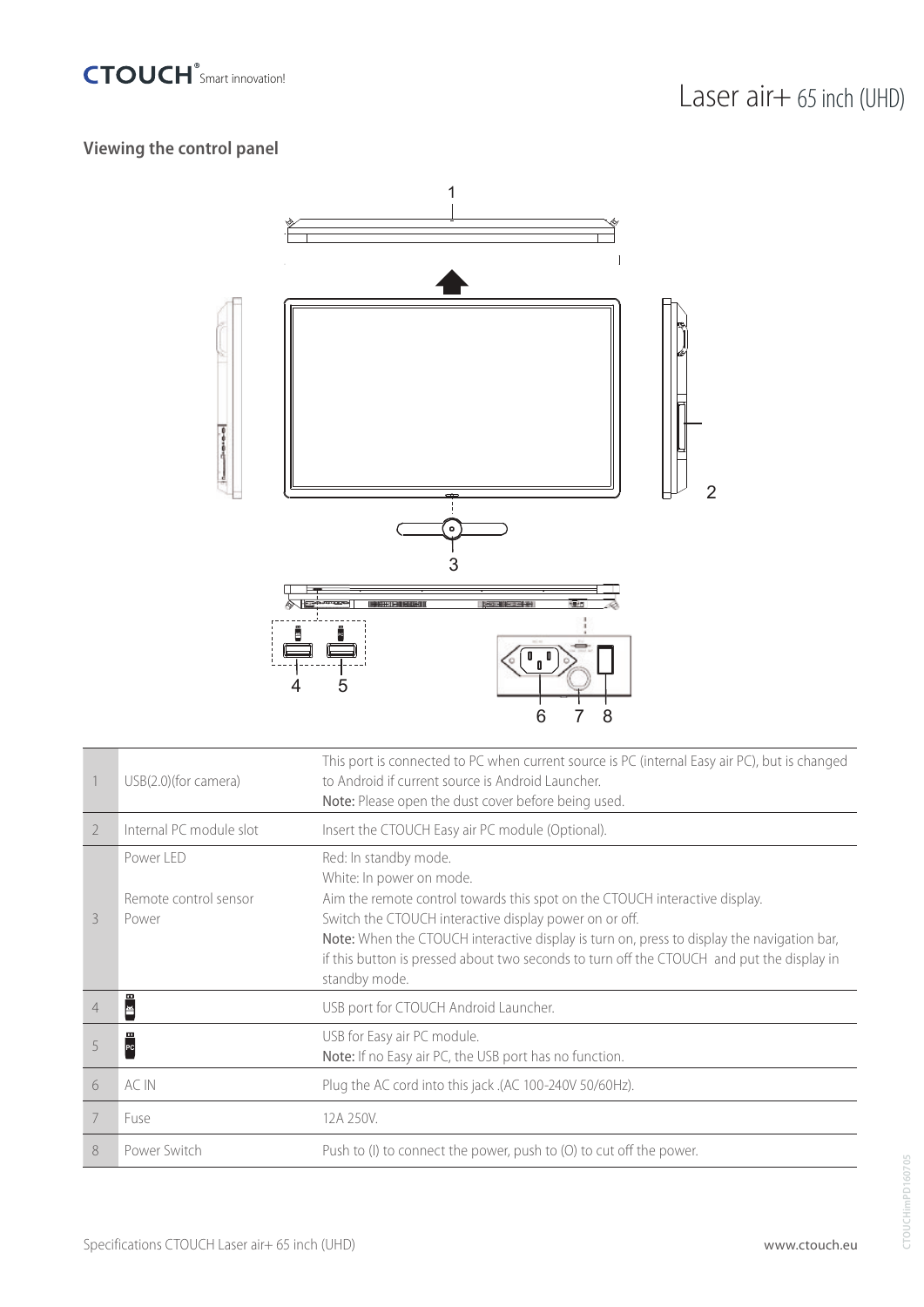

# **Viewing the connection panel**



|                | VGA OUT                  | Output for the currently selected VGA IN 1/2/3 signal.                                                                                                                                                          |
|----------------|--------------------------|-----------------------------------------------------------------------------------------------------------------------------------------------------------------------------------------------------------------|
| 2              | VGA IN 1/2/3             | Connect the video/audio for a computer to these ports.                                                                                                                                                          |
| 3              | USB2.0/3.0               | Connect USB devices to these ports.                                                                                                                                                                             |
| $\overline{4}$ | <b>HDMI1/2 IN</b>        | HDMI1(MHL): Connect an MHL - enabled device such as a cell phone to this jack to view<br>the external device's screen on your screen.<br>HDMI2(ARC): Connect an ARC-enabled home theater receiver to this jack. |
| 5              | DP (Display Port) Input  | Connect an external device to DP out jack.                                                                                                                                                                      |
| 6              | Ξ<br>(Antenna)           | Wi-Fi antenna.                                                                                                                                                                                                  |
| 7              | TOUCH OUT1/2             | Output the touch for external devices connected to HDMIx, DP or<br>VGAx port which support touch system.<br>Note: By default TOUCH OUT 2 has priority over TOUCH OUT 1, this can be altered in the<br>menu.     |
| 8              | RS232                    | For control and monitoring screen via RS232 protocol.                                                                                                                                                           |
| 9              | WAN IN                   | The built-in router input port. Connect to the external network.                                                                                                                                                |
| 10             | LAN OUT                  | The built-in router output port. Connection to another computer or other Internet<br>enabled devices                                                                                                            |
| 11             | AV IN                    | Input port for composite video.                                                                                                                                                                                 |
| 12             | S/PDIF digital audio OUT | Connect an optical audio cable.                                                                                                                                                                                 |
| 13             |                          | Connect a 3.5 mm Mini Jack. The CTOUCH interactive display is the current audio output.                                                                                                                         |